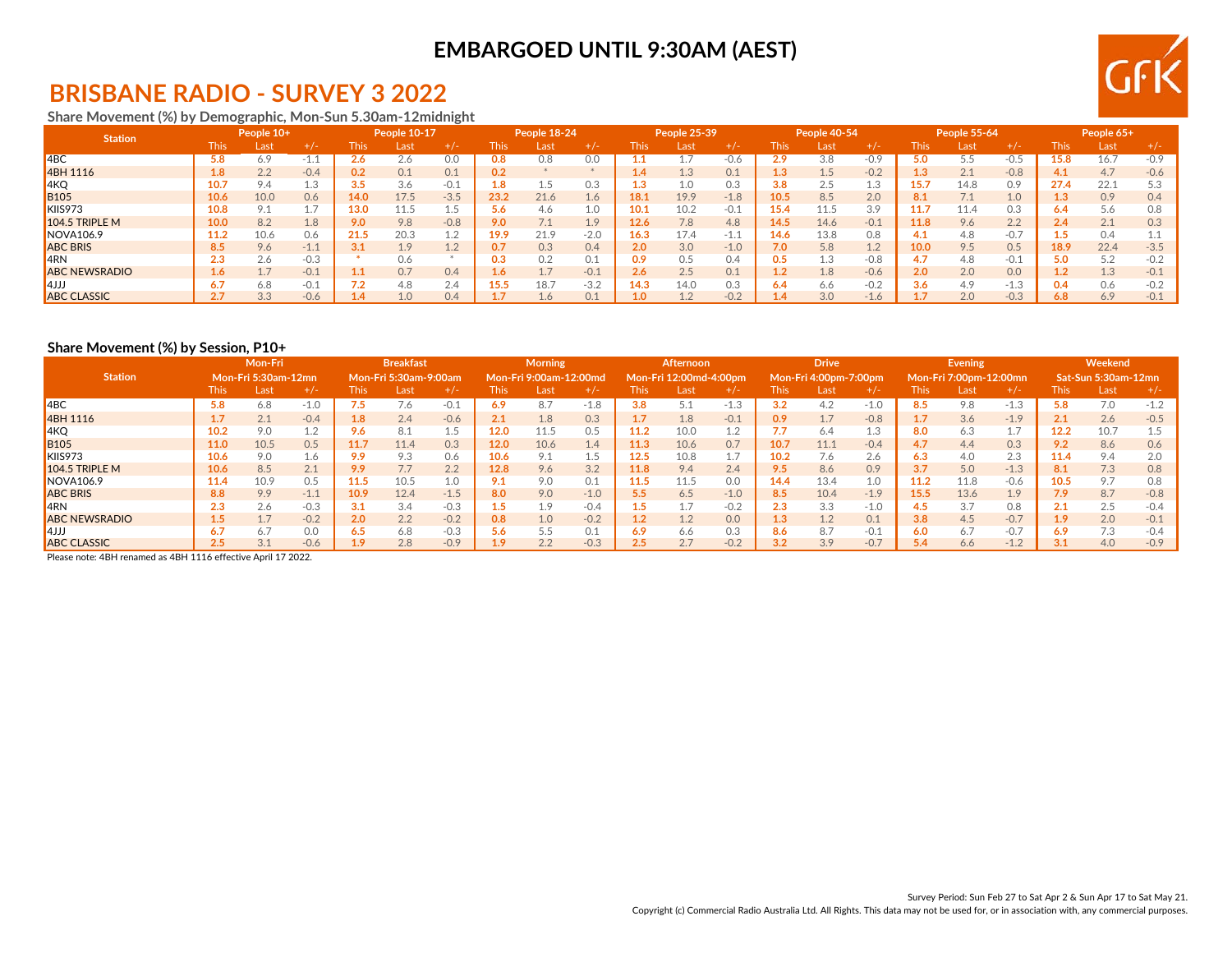## **BRISBANE RADIO - SURVEY 3 2022**

#### **Cumulative Audience (000's) by Demographic, Mon-Sun 5.30am-12midnight**

| <b>Station</b>       |             | People 10+ |       |             | People 10-17 |       |             | People 18-24 |          |             | People 25-39 |           |             | People 40-54 |           |                     | People 55-64 |         |             | People 65+ |       |
|----------------------|-------------|------------|-------|-------------|--------------|-------|-------------|--------------|----------|-------------|--------------|-----------|-------------|--------------|-----------|---------------------|--------------|---------|-------------|------------|-------|
|                      | <b>This</b> | Last       | $+/-$ | <b>This</b> | Last         | $+/-$ | <b>This</b> | Last         | $+/-$    | <b>This</b> | Last         | $+/-$     | <b>This</b> | Last         | $+/-$     | <b>This</b>         | Last         | $+/-$   | <b>This</b> | Last       | $+/-$ |
| 4 <sub>BC</sub>      | 160         | 152        |       | 15          | - 4          |       |             |              | -2       |             | 13           |           | 32          | 32           |           | $\sim$ $\sim$<br>25 |              |         | 70          | 61         |       |
| 4BH 1116             | 62          | 63         |       |             |              |       |             |              |          |             |              | $-1$      |             |              |           | 16                  | 18           | $-2$    | 33          | 31         |       |
| 4KQ                  | 283         | 244        | 39    | 20          | 10           | 10    |             |              |          | 20          | 15           |           | 36          |              |           | 68                  |              | $\sim$  | 121         | 122        |       |
| B105                 | 585         | 516        | 69    | 85          | 81           |       | 92          | 81           | 11       | 214         | 194          | 20        | 128         | 104          | 24        | 46                  |              |         | 19          | 16         |       |
| KIIS973              | 511         | 445        | 66    |             | 69           |       |             |              | 18       | 132         | 123          | $\circ$   | 128         | 98           | 30        | 68                  |              |         |             | 45         |       |
| 104.5 TRIPLE M       | 465         | 422        | 43    | 73          | 68           |       |             | 48           | 3        | 131         | 109          | 22        | 130         | 128          |           | 55                  | 48           |         | 25          | 22         |       |
| NOVA106.9            | 686         | 602        | 84    | 120         | 106          | 14    | 125         | 108          | 17       | 223         | 200          | 23        | 151         | 126          | 25        | 43                  |              | -1.     | 24          | 19         |       |
| <b>ABC BRIS</b>      | 300         | 292        |       | 23          | 11           | 12    |             |              | $\Omega$ | 30          | 36           | $-\theta$ | 75          | 66           |           | 54                  | 48           | $\circ$ | 112         | 125        | $-13$ |
| 4RN                  | 86          | 100        | $-14$ |             |              |       |             |              |          | -47         | 16           |           |             | 20           | $-1$      | 10.                 |              |         |             | 33         |       |
| <b>ABC NEWSRADIO</b> | 146         | 141        |       | 15          |              |       |             |              |          | 31          | 30           |           | 36          | 40           | $-\Delta$ | 22                  | 19           |         | 25          | 26         |       |
| ررر4                 | 400         | 383        |       | 58          | 39           | 19    |             |              |          | 144         | 146          |           |             | 76           |           | 23                  |              |         |             | 10         |       |
| <b>ABC CLASSIC</b>   | 125         | 128        | -3    | 16          | 12           |       |             |              |          | 26          | 30           | $-\Delta$ | 23          | 30           | $-1$      | 16.                 | 19           | $-3$    | 35          | 31         |       |
| Total                | 2073        | 2074       |       | 244         | 242          |       | 221         | 225          | -4       | 549         | 550          |           | 462         | 459          |           | 258                 | 260          | $-2$    | 339         | 339        |       |

### **Cumulative Audience (000's) by Session, P10+ [Potential: 2192]**

|                      |             | Mon-Fri                    |           |             | <b>Breakfast</b>      |       |             | <b>Morning</b>         |          |             | <b>Afternoon</b>       |       |             | <b>Drive</b>          |       |             | <b>Evening</b>         |       |             | Weekend             |       |
|----------------------|-------------|----------------------------|-----------|-------------|-----------------------|-------|-------------|------------------------|----------|-------------|------------------------|-------|-------------|-----------------------|-------|-------------|------------------------|-------|-------------|---------------------|-------|
| <b>Station</b>       |             | <b>Mon-Fri 5:30am-12mn</b> |           |             | Mon-Fri 5:30am-9:00am |       |             | Mon-Fri 9:00am-12:00md |          |             | Mon-Fri 12:00md-4:00pm |       |             | Mon-Fri 4:00pm-7:00pm |       |             | Mon-Fri 7:00pm-12:00mn |       |             | Sat-Sun 5:30am-12mn |       |
|                      | <b>This</b> | Last                       | $+/-$     | <b>This</b> | Last                  | $+/-$ | <b>This</b> | Last                   | $+/-$    | <b>This</b> | Last                   | $+/-$ | <b>This</b> | Last                  | $+/-$ | <b>This</b> | Last                   | $+/-$ | <b>This</b> | Last                | $+/-$ |
| I4BC                 | 141         | 129                        |           | 103         | 100                   |       | 70          | $\sqrt{2}$             | $-3$     | 65          | 67                     | $-2$  | 56          | 56                    |       | 42          | 38                     |       | 96          | 97                  |       |
| 4BH 1116             | 55          | 55                         |           | 31          | 39                    | $-8$  | 34          | 28                     | 6        | 34          | 27                     |       | 18          | 23                    |       | 13          | 19                     | $-6$  | 39          | 44                  |       |
| AKQ                  | 260         | 223                        | 37        | 166         | 136                   | 30    | 149         | 140                    | 9        | 163         | 141                    | 22    | 119         | 100                   |       | 72          | 60                     | 12    | 199         | 170                 | 29    |
| <b>B</b> 105         | 531         | 470                        | 61        | 351         | 324                   | 27    | 233         | 194                    | 39       | 288         | 253                    | 35    | 230         | 228                   |       |             | 81                     | $-2$  | 336         | 302                 | 34    |
| KIIS973              | 449         | 388                        | 61        | 289         | 241                   | 48    | 210         | 182                    | 28       | 252         | 212                    | 40    | 206         | 172                   | 34    | 72          |                        | 15    | 315         | 270                 | 45    |
| $104.5$ TRIPLE M     | 406         | 357                        | 49        | 212         | 199                   | 13    | 175         | 156                    | 19       | 201         | 184                    |       | 204         | 170                   | 34    | 66          | 63                     | 3     | 251         | 231                 | 20    |
| <b>NOVA106.9</b>     | 628         | 542                        | 86        | 379         | 338                   | 41    | 232         | 206                    | 26       | 341         | 312                    | 29    | 309         | 261                   | 48    | 113         | 105                    | 8     | 419         | 353                 | 66    |
| <b>ABC BRIS</b>      | 265         | 264                        |           | 183         | 185                   | $-2$  | 130         | 132                    | $-2$     | 125         | 135                    | $-10$ | 120         | 131                   | $-11$ | 63          | 60                     | 3     | 181         | 180                 |       |
| <b>I</b> 4RN         | 83          | 97                         | -14       |             | 61                    | $-14$ | 29          | 35                     | -6       | -41         | 46                     | -5    | 42          | 54                    | $-12$ | 27          | 26                     |       | 48          | 55                  |       |
| <b>ABC NEWSRADIO</b> | 125         | 119                        | $\bigcap$ | 80          |                       |       | 27          | 28                     | $-1$     | 39          | 40                     | $-1$  | 34          | 34                    |       | 32          | 31                     |       |             | 76                  |       |
| l4JJJ                | 357         | 344                        | ΤQ        | 217         | 232                   | $-15$ | 128         | 126                    | $\Omega$ | 192         | 174                    | 18    | 168         | 175                   |       | 67          |                        | -5    | 228         | 228                 |       |
| <b>ABC CLASSIC</b>   | 100         | 103                        | $-3$      | 40          | 47                    |       | 37          | 41                     | $-4$     | 49          | 45                     |       | 44          | 51                    | $-1$  | 31          | 36                     | -5    | 75          | 81                  | $-6$  |
| Total                | 2004        | 1985                       |           | 1632        | 1624                  |       | 1227        | 188                    | 39       | 1430        | 1387                   | 43    | 1306        | 1276                  | 30    | 637         | 601                    | 36    | 1742        | 1709                | 33    |

Please note: 4BH renamed as 4BH 1116 effective April 17 2022.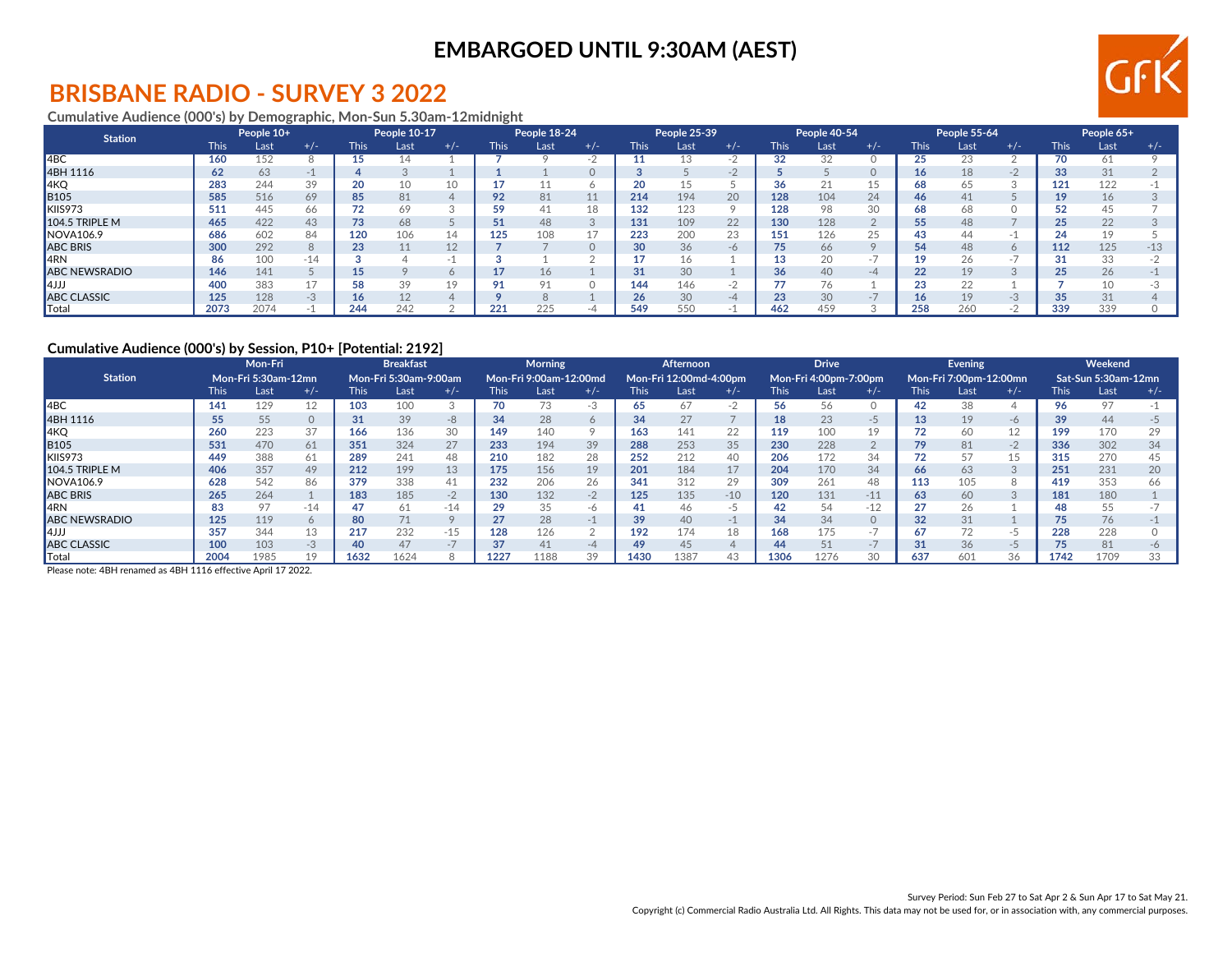## **BRISBANE RADIO - SURVEY 3 2022**

#### **Average Audience (000's) by Demographic, Mon-Sun 5.30am-12midnight (Ave Qtr Hr Audience)**

| <b>Station</b>       |             | People 10+ |       |             | People 10-17 |          |             | People 18-24 |         |             | People 25-39 |          |             | People 40-54 |     |             | People 55-64 |     |             | People 65+ |       |
|----------------------|-------------|------------|-------|-------------|--------------|----------|-------------|--------------|---------|-------------|--------------|----------|-------------|--------------|-----|-------------|--------------|-----|-------------|------------|-------|
|                      | <b>This</b> | Last       | + / - | <b>This</b> | Last         | $+/-$    | <b>This</b> | Last         | $+/-$   | <b>This</b> | Last         | $+/-$    | <b>This</b> | Last         | +7- | <b>This</b> | Last         | +/- | <b>This</b> | Last       | $+/-$ |
| $\overline{ABC}$     | 14          | 15         |       |             |              |          |             |              |         |             |              |          |             |              |     |             |              |     |             | 10         |       |
| 4BH 1116             |             |            | $-1$  |             |              |          |             |              |         |             |              | $\Omega$ |             |              |     |             |              |     |             |            |       |
| 4KQ                  | 25          | 21         |       |             |              | $\cap$   |             |              |         |             |              |          |             |              |     |             |              |     |             |            |       |
| <b>B105</b>          | 25          | 22         |       |             |              | $\Omega$ | $\Delta$    |              | $\circ$ |             | 8            | $\circ$  | o           |              |     |             |              |     |             |            |       |
| KIIS973              | 25          | 20         |       |             |              |          |             |              |         |             |              |          |             |              |     |             |              |     |             |            |       |
| 104.5 TRIPLE M       | 23          | 18         |       |             |              | $\Omega$ |             |              |         |             |              |          |             | 8            |     |             |              |     |             |            |       |
| NOVA106.9            | 26          | 24         |       |             |              |          |             |              |         |             |              |          |             |              |     |             |              |     |             |            |       |
| <b>ABC BRIS</b>      | 20          | 21         | $-1$  |             |              |          |             |              |         |             |              | $\Omega$ |             |              |     |             |              |     |             | 14         |       |
| 4RN                  |             |            |       |             |              |          |             |              |         |             |              |          |             |              |     |             |              |     |             |            |       |
| <b>ABC NEWSRADIO</b> |             |            |       |             |              |          |             |              |         |             |              | $\Omega$ |             |              |     |             |              |     |             |            |       |
| ارر 4                | 16          | 15         |       |             |              |          |             |              |         |             |              |          |             |              |     |             |              | нU  |             |            |       |
| <b>ABC CLASSIC</b>   | $\circ$     |            | $-1$  |             |              |          |             |              |         |             |              |          |             |              |     |             |              |     |             |            |       |
| Total                | 236         | 223        |       | 21          | 10           |          |             |              |         | 43          | 42           |          | 60          | 53           |     | 38          |              |     |             | 61         |       |

### **Average Audience (000's) by Session, P10+ [Potential: 2192]**

|                      |      | Mon-Fri             |       |             | <b>Breakfast</b>      |      |             | <b>Morning</b>         |          |             | <b>Afternoon</b>       |       |             | <b>Drive</b>          |      |             | Evening                |          |       | Weekend             |       |
|----------------------|------|---------------------|-------|-------------|-----------------------|------|-------------|------------------------|----------|-------------|------------------------|-------|-------------|-----------------------|------|-------------|------------------------|----------|-------|---------------------|-------|
| <b>Station</b>       |      | Mon-Fri 5:30am-12mn |       |             | Mon-Fri 5:30am-9:00am |      |             | Mon-Fri 9:00am-12:00md |          |             | Mon-Fri 12:00md-4:00pm |       |             | Mon-Fri 4:00pm-7:00pm |      |             | Mon-Fri 7:00pm-12:00mn |          |       | Sat-Sun 5:30am-12mn |       |
|                      | This | Last                | $+/-$ | <b>This</b> | Last                  |      | <b>This</b> | Last                   | $+/-$    | <b>This</b> | Last                   | $+/-$ | <b>This</b> | Last                  |      | <b>This</b> | Last                   | $+/-$    | This: | Last                | $+/-$ |
| 4BC                  |      |                     |       | 28          | 28                    |      | 24          | 28                     | -4       | 12          | 15                     | $-3$  |             |                       |      |             |                        |          | 12    | 13                  |       |
| 4BH 1116             |      |                     | $-1$  |             | $\circ$               | $-2$ |             |                        |          |             |                        |       |             |                       | $-2$ |             |                        | $-1$     |       |                     |       |
| ∥4KQ                 | 25   | 21                  |       | 37          | 30                    |      | 41          | 38                     |          | 35          | 29                     |       |             | 14                    |      |             |                        |          | 24    | 20                  |       |
| <b>B105</b>          | 28   | 25                  |       | 45          | 42                    |      | 41          | 35                     | 6        | 35          | 31                     |       | 24          | 24                    |      |             |                        | $\Omega$ | 18    | 16                  |       |
| KIIS973              | 26   | 22                  |       | 38          | 35                    |      | 37          | 30                     |          | 39          | 32                     |       | 23          |                       |      |             |                        |          | 23    | 17                  |       |
| 104.5 TRIPLE M       | 26   | 20                  |       | 37          | 29                    |      | 44          | 31                     | 13       | 37          | 27                     | 10    | 22          | 19                    |      |             |                        | $-1$     | 16    | 14                  |       |
| NOVA106.9            | 28   | 26                  |       | 44          | 39                    |      | 32          | 30                     |          | 36          | 33                     |       | 33          | 29                    |      |             |                        |          | 21    | 18                  |       |
| ABC BRIS             | 22   | 24                  | $-2$  | 41          | 46                    | $-5$ | 28          | 30                     | $-2$     |             | 19                     | $-2$  | 19          | 23                    | $-4$ | 10          |                        | $\Omega$ | 16    | 16                  |       |
| 14RN                 |      |                     |       |             | 13                    |      |             |                        |          |             |                        |       |             |                       |      |             |                        |          |       |                     |       |
| <b>ABC NEWSRADIO</b> |      |                     |       |             | $\mathsf{R}$          |      |             |                        | $\Omega$ |             |                        |       |             |                       |      |             |                        | $\Omega$ |       |                     |       |
| 14JJJ                |      |                     |       | 25          | 25                    |      | 19          | 18                     |          | 22          | 19                     |       |             | 19                    |      |             |                        | $\Omega$ | 14    | 14                  |       |
| <b>ABC CLASSIC</b>   |      |                     | $-1$  |             | 10                    | $-3$ |             |                        | $-1$     |             |                        |       |             |                       | $-1$ |             |                        | $\circ$  |       |                     |       |
| $\  \text{Total}$    | 250  | 238                 |       | 380         | 370                   |      | 347         | 328                    | 19       | 313         | 291                    | 22    | 227         | 220                   |      | 66          |                        |          | 199   | 186                 | 13    |

Please note: 4BH renamed as 4BH 1116 effective April 17 2022.